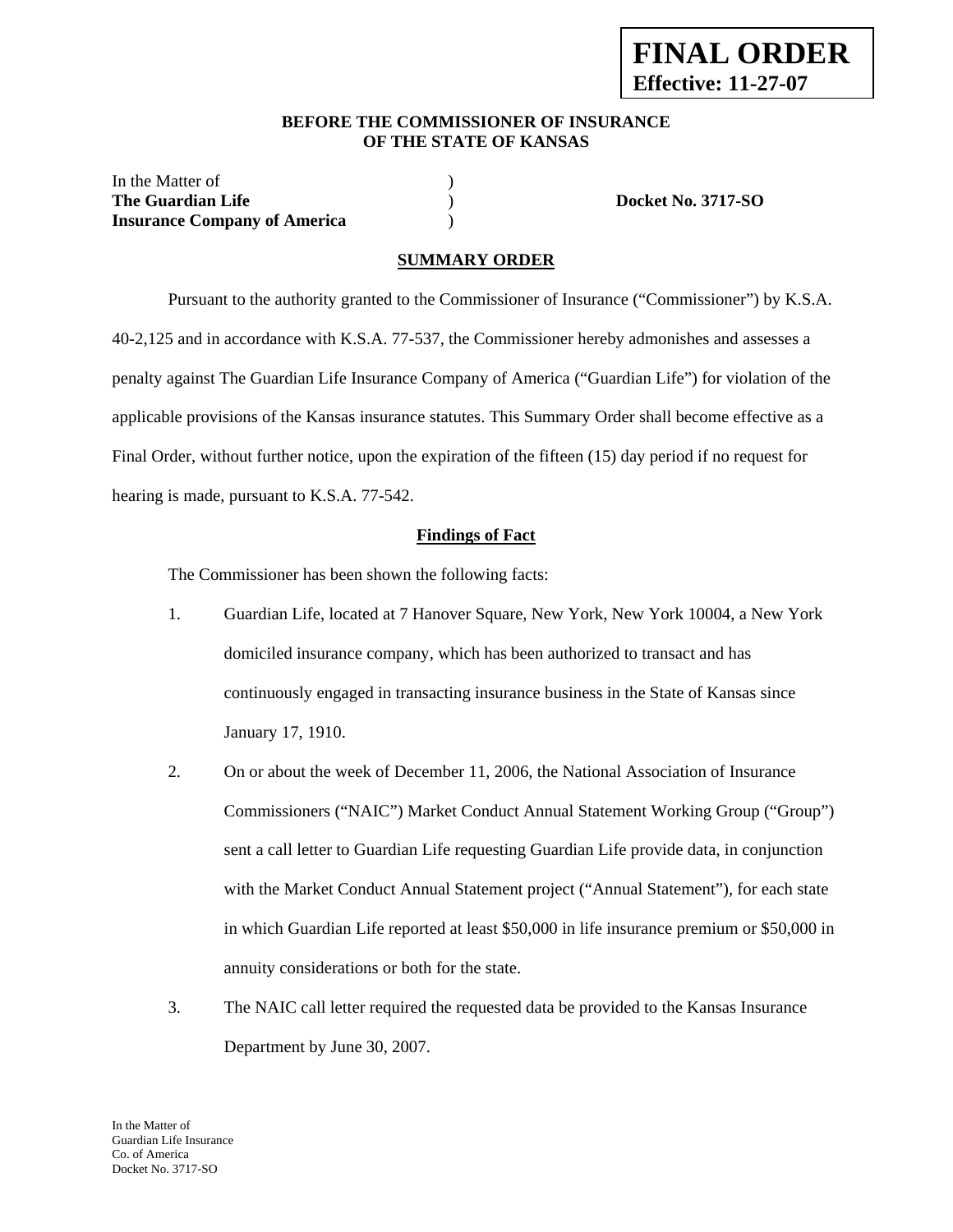- 4. On June 28, 2007, Mr. Haydn Padmore ("Mr. Padmore"), Manager, Financial Reporting & Analysis for Guardian Life sent an e-mail request requesting a data filing extension until July 31, 2007.
- 5. On June 29, 2007, Mr. Robert Stroup ("Mr. Stroup") Management Analyst Supervisor 2 for the Ohio Department of Insurance sent an e-mail granting an extension until July 20, 2007 for fourteen states, including Kansas.
- 6. Mr. Stroup's e-mail stated, "this program has been in place for several years and is designed to provide companies with sufficient lead time for timely filing. The company should put in place the resources and priorities necessary to ensure timely filing in the future."
- 7. Guardian Life did not submit the requested data to KID until July 31, 2007.

### **Applicable Law**

K.S.A. 40-222 provides, in pertinent part:

- (a) Whenever the commissioner of insurance deems it necessary but at least once every five years, the commissioner may make or direct to be made an examination of the affairs and financial condition of any insurance company…doing business in this state.
- (d) The commissioner may also examine or investigate any person, or the business of any person, in so far as such examination or investigation is, in the sole discretion of the commissioner, necessary or material to the examination of the company, but such examination or investigation shall not infringe upon or extend to any communications or information accorded privileged or confidential status under any other laws of this state.
- (g) The refusal of any company, by its officers, directors, or employees or agents to submit to examination or to comply with any reasonable written request of the examiners shall be grounds for suspension or refusal of, or nonrenewal of any license or authority held by the company to engage in any insurance or other business subject to the commissioner's jurisdiction.

### K.S.A. 40-225 provides, in pertinent part:

Every insurance company or fraternal benefit society doing business in this state shall, if the statement of condition required below is compatible, participate in the insurance regulatory information system administered by the national association of insurance commissioners and shall annually, on January 1 or within 60 days thereafter, file with the commissioner of insurance a statement of its condition as of the preceding December 31…Such statement shall be made upon the form and procedures prescribed and adopted from time to time by the national association of insurance commissioners with such additions or amendments thereto as shall seem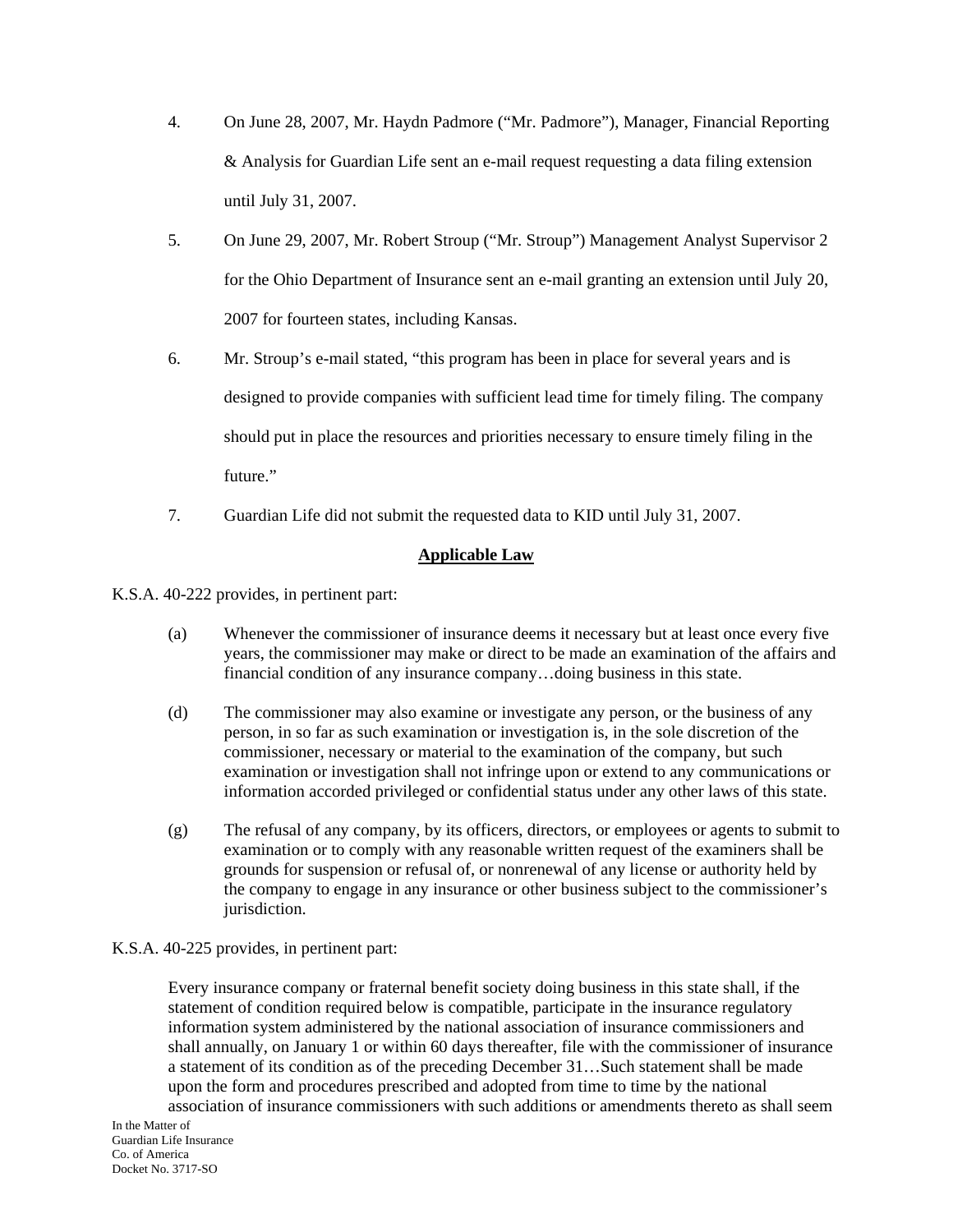to the commissioner of insurance best adapted to elicit from such companies as a true exhibit of their condition.

…The commissioner may also at any time address any proper inquiries to any such insurance company or fraternal benefit society or its officers in relation to its condition or any other matter connected with its transactions. Each company, society or officer addressed shall promptly and truthfully reply in writing to all such inquiries, and such replies shall be verified if the commissioner of insurance requires.

K.S.A. 40-2,125 provides, in pertinent part:

- (a) If the commissioner determines after notice and opportunity for a hearing that any person has engaged or is engaging in any act or practice constituting a violation of any provision of Kansas insurance statutes or any rule and regulation or order thereunder, the commissioner may in the exercise of discretion, order any one or more of the following:
- (b) If any person fails to file any report or other information with the commissioner as required by statute or fails to respond to any proper inquiry of the commissioner, the commissioner, after notice and opportunity for hearing, may impose a penalty of up to \$500 for each violation or act, along with an additional penalty of \$100 for each week thereafter that such report or other information is not provided to the commissioner.

K.S.A. 40-2405 provides, in pertinent part:

The commissioner shall have the power to examine and investigate into the affairs of every person engaged in the business of insurance in this state in order to determine whether such person has been or is engaged in any unfair method of competition or in any unfair or deceptive or practice prohibited by K.S.A. 40-2403.

## **Conclusions of Law**

The Commissioner has jurisdiction over Guardian Life and the subject matter of this proceeding

and based on Paragraphs #1 through #7 and the Applicable Law enumerated above:

## **IT IS THEREFORE ORDERED BY THE COMMISSIONER OF INSURANCE:**

- 1. Guardian Life's failure to provide the data pursuant to the NAIC call letter by the July 20, 2007 deadline extension constitutes a violation of K.S.A. 40-2,125(b).
- 2. Pursuant to K.S.A. 40-2,125(b), Guardian Life is hereby ordered to pay a monetary

penalty, due and payable to the Kansas Insurance Department, in the amount of FIVE

HUNDRED DOLLARS AND 00/100 (\$500.00) for its above-stated violation of K.S.A.

40-2,125.

## **NOTICE OF RIGHTS**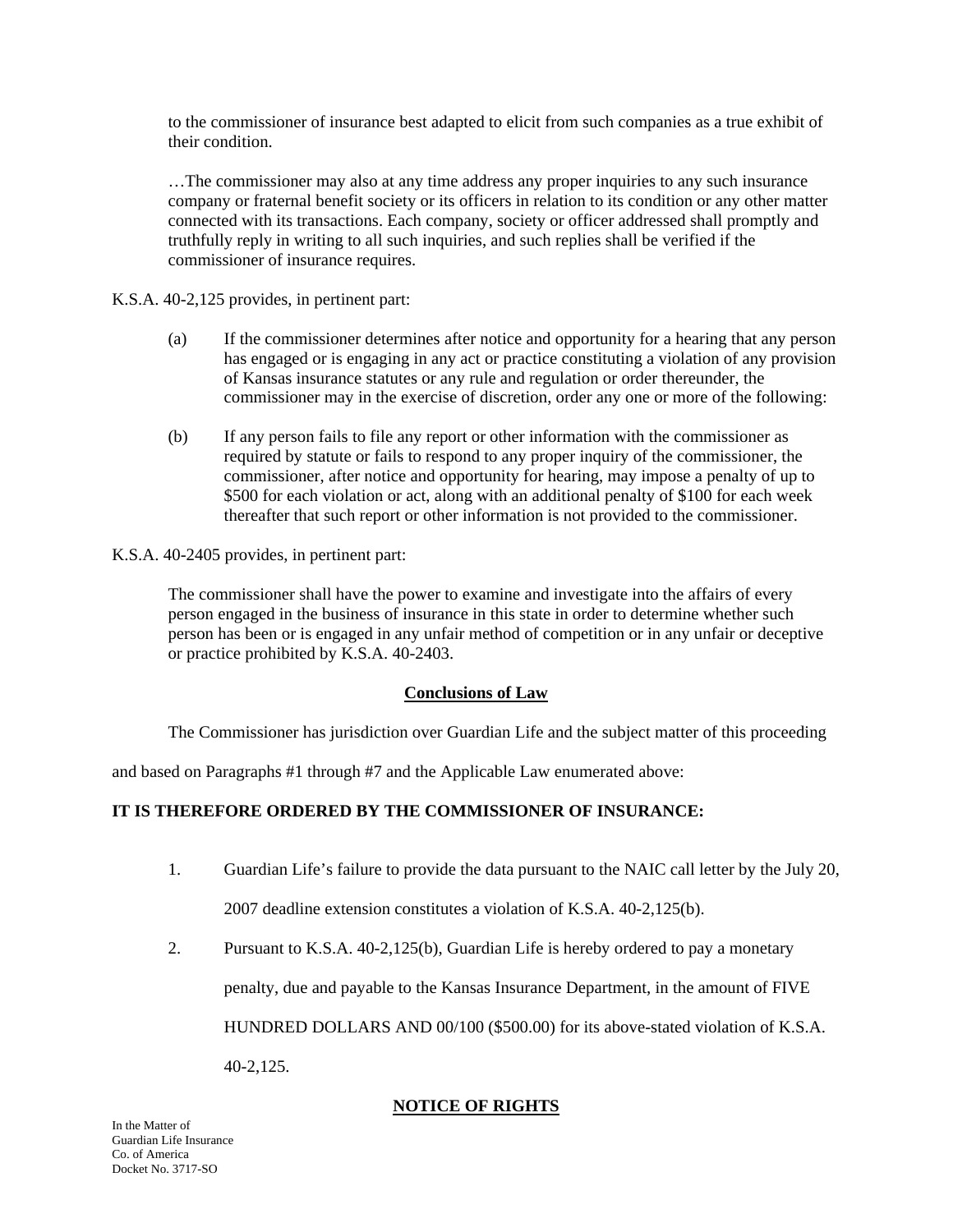(Pursuant to K.S.A. 77-542)

The Guardian Life Insurance Company of America ("Guardian Life") is entitled to a hearing pursuant to K.S.A. 77-537 and K.S.A. 77-542, the Kansas Administrative Procedure Act. If Guardian Life desires a hearing, the company must file a written request for a hearing with:

 John W. Campbell, General Counsel Kansas Insurance Department 420 S.W.  $9<sup>th</sup>$  Street Topeka, Kansas 66612

This request must be filed within fifteen (15) days from the date of service of this Order. If Guardian Life requests a hearing, the Kansas Insurance Department will notify the company of the time and place of the hearing and information on the procedures, right of representation, and other rights of parties relating to the conduct of the hearing, before commencement of the same.

If a hearing is not requested in the time and manner stated above, this Summary Order shall become effective as a Final Order upon the expiration of time for requesting a hearing, pursuant to K.S.A. 77-613. In the event Guardian Life files a petition for judicial review, pursuant to K.S.A. 77-613(e), the agency officer to be served on behalf of the Kansas Insurance Department is:

 John W. Campbell, General Counsel Kansas Insurance Department 420 S.W.  $9<sup>th</sup>$  Street Topeka, Kansas 66612

# **IT IS SO ORDERED THIS \_\_31st\_\_ DAY OF OCTOBER, 2007, IN THE CITY OF TOPEKA, COUNTY OF SHAWNEE, STATE OF KANSAS.**



\_/s/ Sandy Praeger\_\_\_\_\_\_\_\_\_ Sandy Praeger Commissioner of Insurance

 \_/s/ John W. Campbell\_\_\_\_\_\_ John W. Campbell General Counsel

Prepared and Submitted By:

 $\frac{1}{s}$  Zachary J.C. Anshutz Zachary J.C. Anshutz Staff Attorney

In the Matter of Guardian Life Insurance Co. of America Docket No. 3717-SO